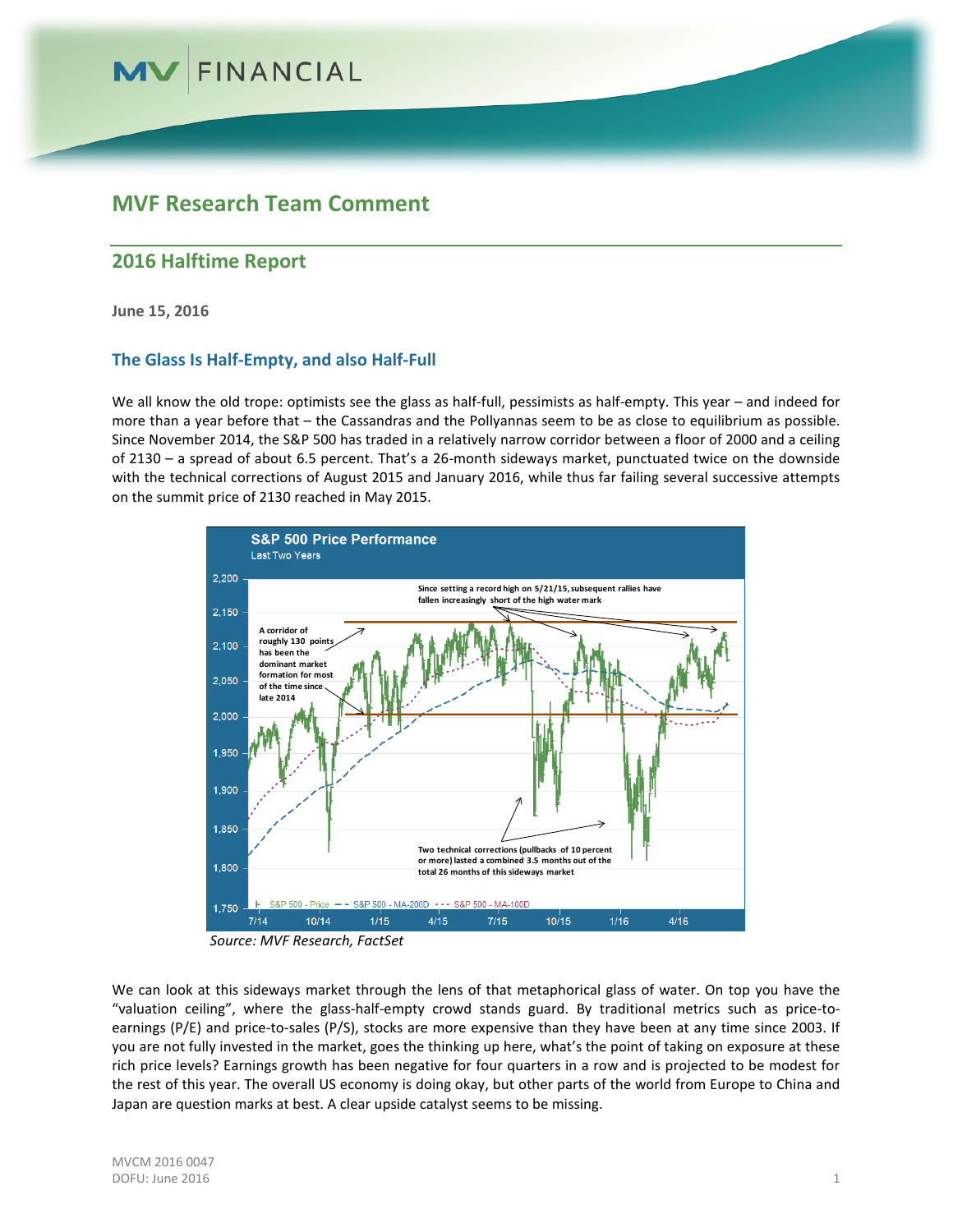

At the bottom of the corridor range is the "policy floor", where the glass-half-full folks congregate. Look at those two corrections in August and January, say the Pollyannas. Lots of signals flashed red in both cases – the VIX "fear gauge" went crazy, intraday spreads widened and prices crashed through technical support levels like long-term moving averages. Yet – as with literally every pullback subsequent to the 2008-09 market crash – the damage was relatively contained and a V-shaped recovery got prices back into the corridor fairly quickly.

There may be any number of plausible reasons why the corrections bottomed out where they did. But policy – namely, the willingness of central banks to do anything in their power to prevent asset markets from falling too far – is the most likely explanation for why nothing that has happened in the world for the last eight years has had more than a fleeting impact on asset prices. Why go ultra-defensive if the Fed has your back? What makes next time different from last time, and the time before that, and…?

History would tell us that this sideways market will, at some point, turn into a sustained directional trend one way or the other. But now may not be that time. The Cassandras at the valuation ceiling and the Pollyannas at the policy floor make near-equally compelling arguments, in our opinion, as to why the breakout could be forestalled for some time longer.

#### **Curiouser and Curiouser**

Stocks have nothing on the bond market for sheer logic-defying weirdness. Want proof? Consider the yields on a range of maturities from five to 15 years in the chart below.



*Source: MVF Research, FactSet*

This week's headlines in Wonderland include: the descent of the 15-year Japanese Government Bond into negative rate territory, the German 10-year following close behind, and the fact that the *average yield of government debt on all outstanding issues around the world is less than zero*. Think about that for a moment. The average government bond investor is willing to accept a locked-in loss for a period of time spanning from overnight to 15 years. Why would anybody want to do that? Today's excuse (as we write this on June 14) is Brexit; in just nine days the good citizens of Great Britain will decide whether or not they want to be in the European Union. So, to follow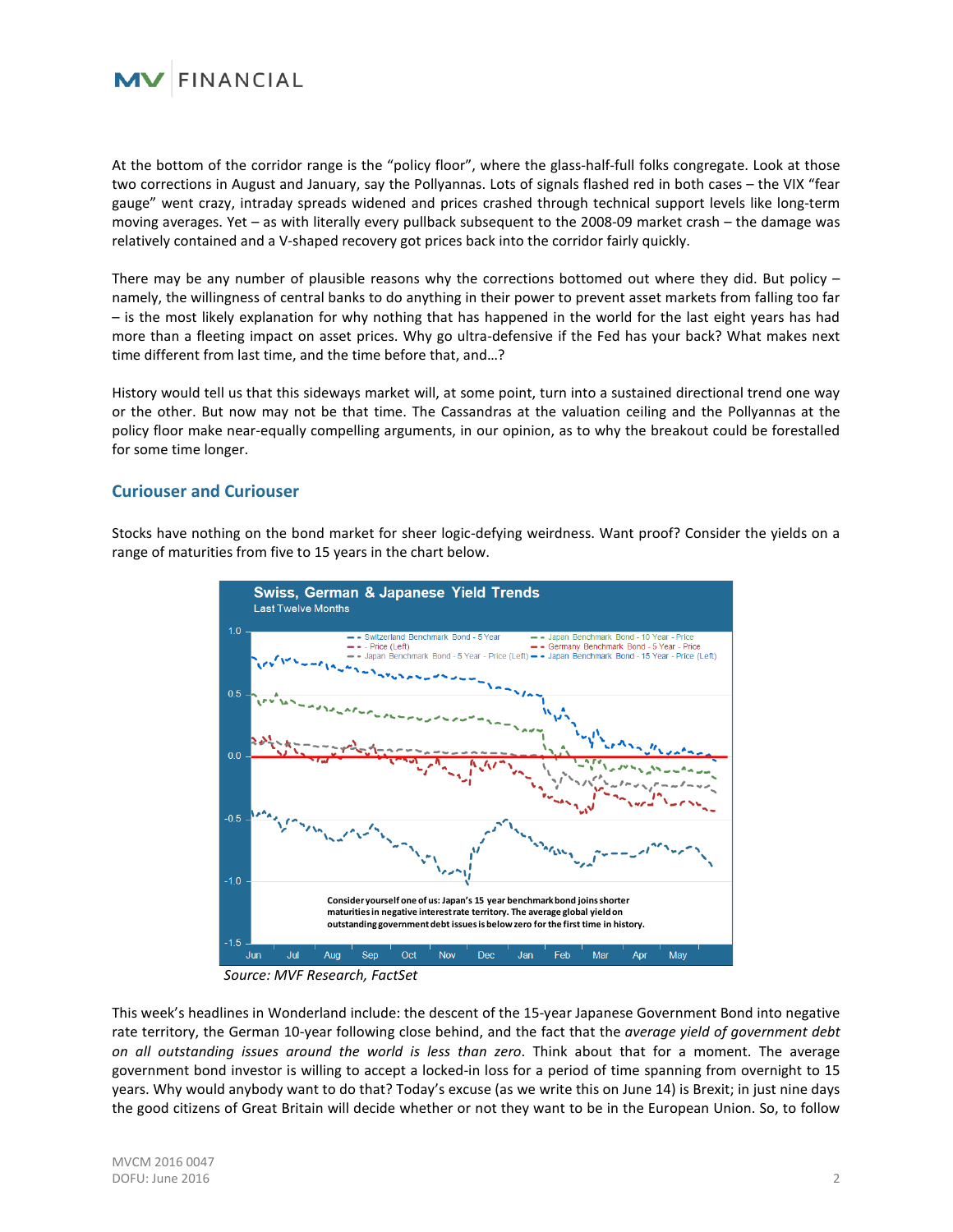

the logic here: ahead of something that may or may not happen, and for which the practical economic outcome would be unclear in either case, the right investment move is to…lock in a multi-year guaranteed loss? Really?

If there is a reason to be truly worried about what the market is going to do for the second half of 2016 then it would seem to be this: there is something awfully strange going on in asset markets if more than \$10 trillion of investment capital sees securities with a guaranteed loss as an acceptable portfolio allocation. Negative interest rates continue to become the rule, not the exception, even while the practice continues to defy logic and the basic core assumptions of modern financial theory. NIRP does not appear to be doing any favors to home-country stock markets, with most European bourses as well as Japan down by double digits for the year to date – once again trailing US equities.

#### **Greater Fools**

One explanation offered for negative interest rates is that investors have come to see bonds less as fixed income instruments with a defined schedule of cash flows, and more as commodities in a Greater Fool market. What matters is not the bond's own intrinsic characteristics, but simply how much the next fool is willing to pay for the asset some time down the line. Of course, Greater Fool markets have a familiar end game when there are no fools left; arguably, this was how both the dot-com and the real estate bubbles crashed last decade. This time, though, the game has a twist. The ultimate fools in the global bond market are the central banks at whose behest negative interest rates exist in the first place. The thing about having a central bank as the greatest fool is that it can pull other rabbits out of its hat if need be to extend the game for longer. Perhaps nowhere is this more evident today than in Japan.

The Bank of Japan got into the negative interest rate policy (NIRP) game later than Switzerland of the European Central Bank (ECB), but it has been diligent in its implementation of NIRP since earlier this year. So far it's fair to say things have not gone as planned: the yen is up and stocks are down from where they were when the BoJ went NIRP.



*Source: MVF Research, FactSet*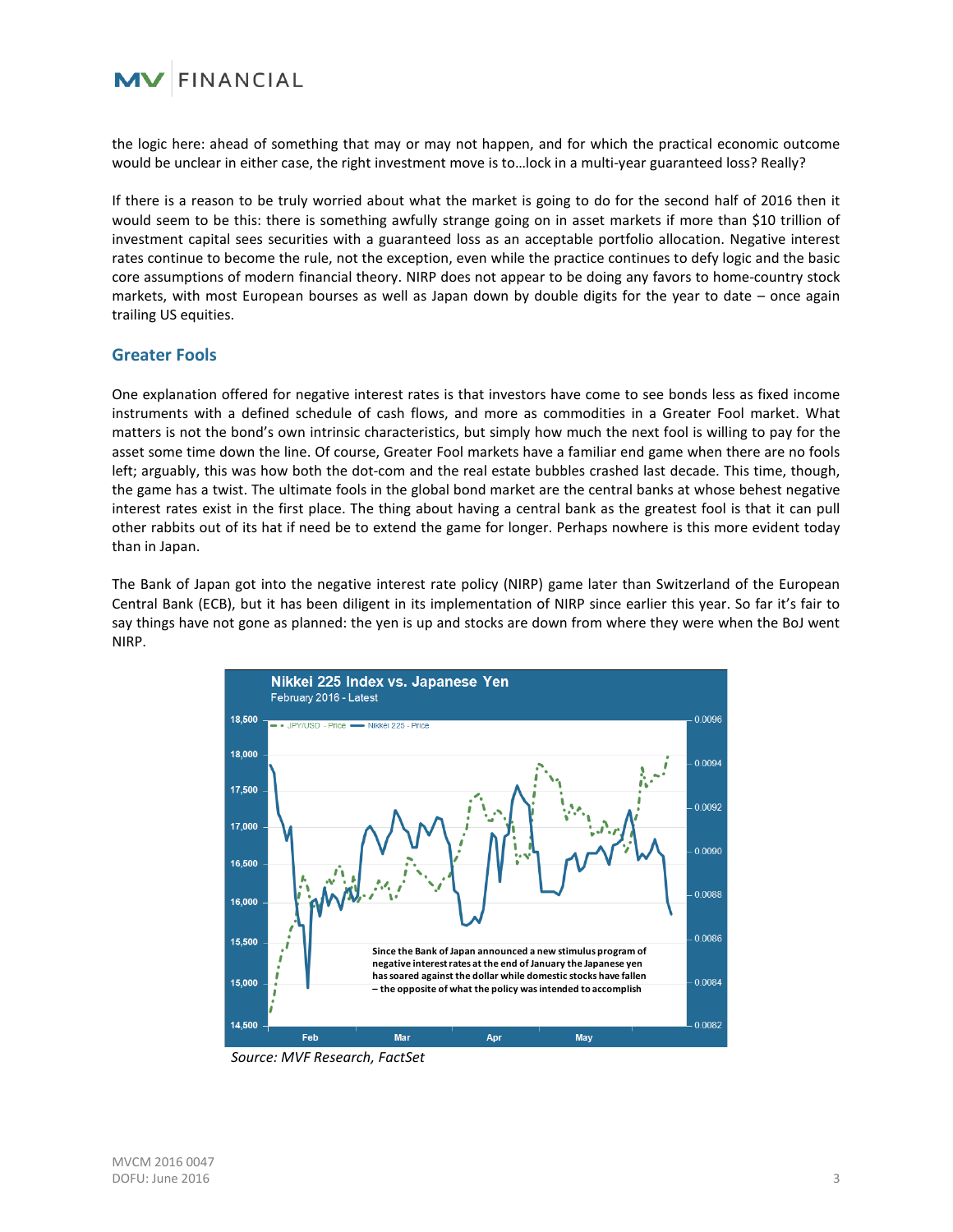

Not to be deterred, the Bank of Japan is doubling down on Greater Fool. The central bank is now the largest shareholder of record in Japan's domestic stock market. Direct intervention into the domestic equity market, mostly via exchange traded funds (ETFs), has made the central bank a top 10 shareholder in 200 out of the 225 companies in the Nikkei 225. The thinking, such as it were, appears to be that if ordinary private investors are not impressed enough by other stimulus programs to jump into the stock market, well then the BoJ will do the heavy lifting itself. The bank has even ordered a handful of bespoke ETFs to be designed around specific policy goals such as higher employee wages and a greater allocation of cash to new capital investment. Companies that comply with these initiatives (whether they are economically beneficial to the company or not) will be rewarded with inclusion in the central bank's new ETFs, potentially favorable for their share prices.

Negative interest rates, central banks designing their own ETFs to prop up stocks…these are trends sure to give support to the glass-half-empty crowd. As noted above, next week's Brexit vote in the UK is driving market sentiment towards the negative side of the dial, even though polls continue to suggest that it will be a close margin either way. China is never far from the top in lists of reasons to be worried, with its economic rebalancing still up in the air and persistent questions about its debt overhang. More recently, the end of primary season in the US means that attention is fully fixed on the incipient general election contest between Hillary Clinton and Donald Trump. General bemusement at the circus-like nature of Campaign 2016 thus far is giving way to deeper concerns about longstanding US commitments to its role in the world, and how those may change depending on the outcome in November.

### **Two Cheers for Jobs, Wages and Prices**

What about the Pollyannas? Are there any reasons other than the "policy floor" for investors to not be overly fearful of a sustained market reversal into bear country? We think there are, and most of them are part and parcel of the continuing story of economic recovery in the US. Specifically, there are no clear and present signs of a recession on the horizon. Of course, it is not out of the question that any of the multitude of risks outside the US could wind up triggering a recession, and that would be a recipe for a more protracted market downturn than what we have seen since 2009. But we see little reason to bake such an outcome into the equation for this year. On the contrary, there is some good news recently where it has been missing for much of the recovery thus far: in wages and prices.

Tepid wage growth has puzzled economists for some time now, with the labor market racking up month after month of payroll additions and a decline in the unemployment rate. Finally, though, wages do appear to be ticking up. Year-on-year average hourly wage growth is tracking around 2.5 percent currently, and that appears to be giving renewed support to consumer prices. The chart below shows inflation trends (headline and core) over the past four years.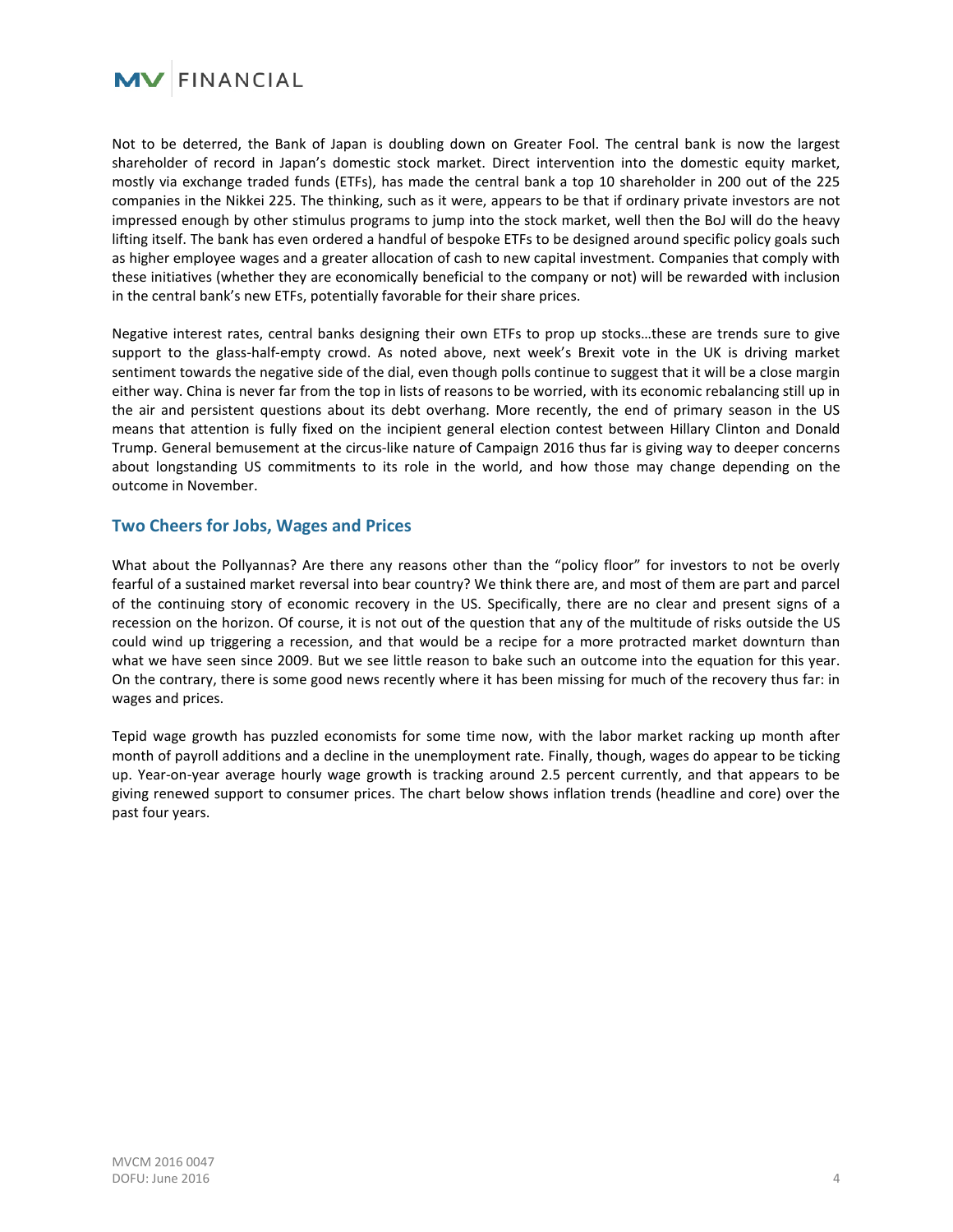## FINANCIAL



*Source: MVF Research, FactSet*

The takeaway from the most recent jobs report released on June 3 was mostly negative, as observers focused on the lower than expected gain in payrolls and downward revisions to previous months' payroll gains. We think the improvement in wages is worth paying attention to, though. Bear in mind that the current string of positive monthly payroll gains is a record, ever since the Bureau of Labor Statistics began keeping track of this statistic in the 1940s. It is not necessarily surprising that this year's pace would lag that of the past two years. But higher wages are a sign of less slack in the job market, which in turn should translate to a continued uptick in consumer prices.

This wage-price correlation should not be confused with the destructive spirals of the 1970s which resulted in socalled "stagflation." Higher wages and prices will give the Fed room to maneuver the gradual rate hikes it very much wants to implement, to bring interest rates at least somewhat closer to historical levels. With other central banks continuing to flirt with the unintended consequences of negative rates, the Fed's ability to continue its intended program of tightening will, in our opinion, be an important weathervane for confidence in continuation of the positive economic story.

### **Earnings and the Dollar**

While there are plenty of other forces at play, the other major trend we believe holds a key to what the second half of the year may bring is the US dollar, and in particular the dollar's impact on corporate earnings. The strong performance of the dollar against the currencies of major US trading partners has had a pronounced negative effect on top line revenue growth in particular. The phrase "FX headwinds" has become a staple of quarterly earnings calls and also is arguably the key explanatory factor for the very rich price-to-sales (P/S) ratio we discussed earlier in this report. Currency is normally seen as a transitory variable, as the losses from a strong currency one year should be compensated by gains from a weaker currency the next, and over a full business cycle everything evens out. But when the currency trend is in one direction for a multiple year period, the transitory becomes somewhat more fixed.

The chart below shows that the dollar's strength has ebbed this year against some (not all) major currencies.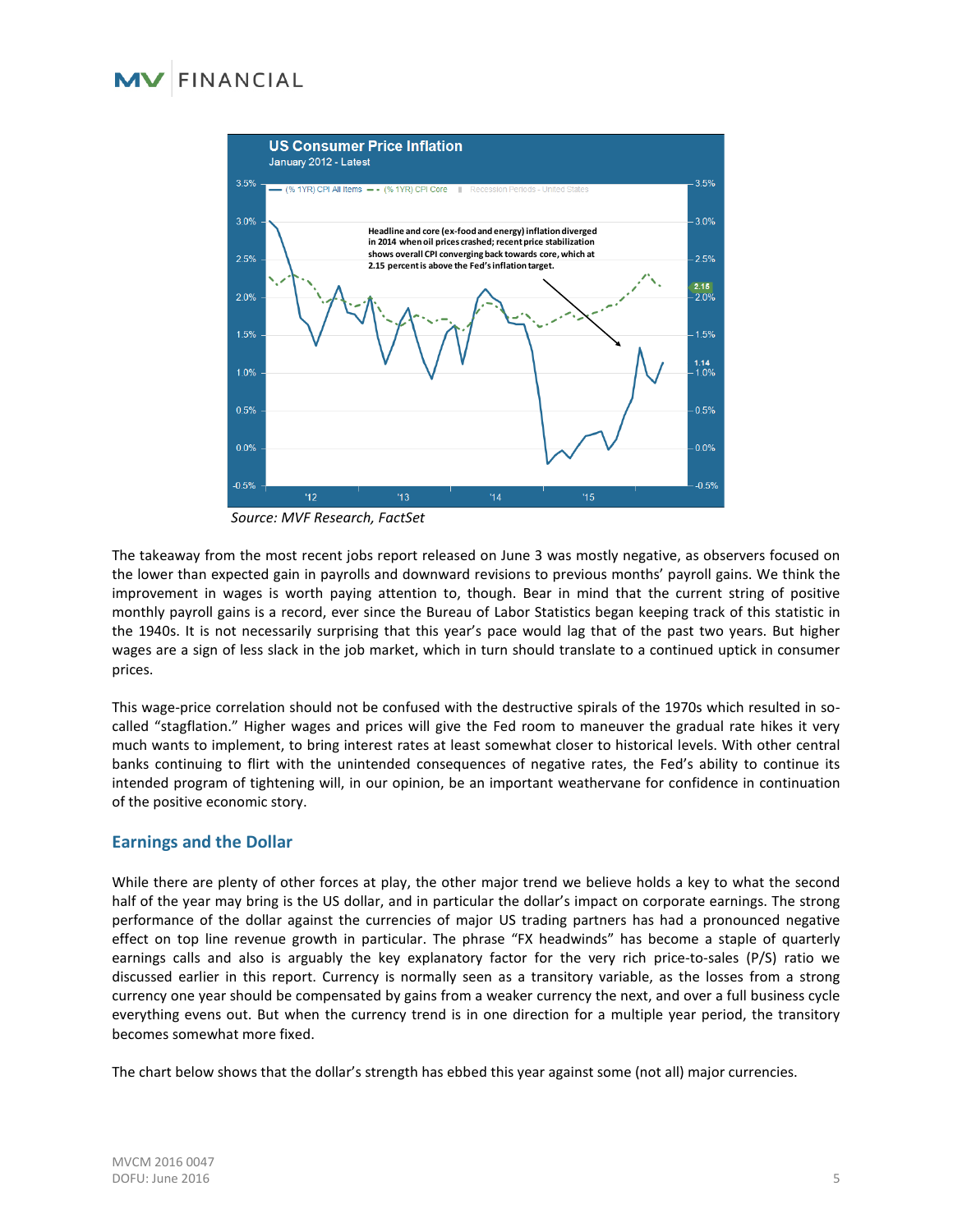# FINANCIAL



*Source: MVF Research, FactSet*

Against the euro and the Australian dollar, the greenback has had some ups and downs over the past twelve months but the net trend has been more or less non-directional. Businesses with a high level of trade with Japan stand to benefit from the strong yen – an outcome, unintended as we noted earlier, of the Bank of Japan's negative interest rate policy decision. Among its major partners the dollar has been strongest against the pound sterling, largely due to heightened volatility around Brexit.

Overall, the last couple months have been somewhat more forgiving for dollar-based financial statements than the previous two years have been. In the first quarter earnings calls we have been tracking since April there is a higher incidence of raised revenue guidance than in previous quarters – i.e., management teams expect the negative impact from currency to be milder than they had previously communicated. To the extent that an improved currency outlook translates to a pace of earnings growth above current projections, that would be a potential tailwind for stocks to break through the valuation ceiling we described earlier.

Of course, there is nothing remotely certain about how the dollar will trend this year. In fact, if the Fed does continue to gradually raise rates while the rest of the world pursues more monetary stimulus then, all else being equal, economic theory would say the dollar should be expected to appreciate relative to its soft-money trading partners. But all else rarely is equal, Exhibit A being our oft-referenced yen response to NIRP. Given the multiple variables at play, a default assumption of "anything goes" is probably as reasonable as any other currency view.

### **Conclusions**

- US equities have spent most of the last 26 months in a relatively narrow corridor bounded by a "valuation ceiling" providing resistance and a "policy floor" of support. While a directional breakout is likely to happen eventually, there is a strong case to make for continuation of the sideways corridor for some time to come.
- Negative interest rates have become the rule, not the exception in global markets outside the US. The unusual nature of negative rates and the apparent willingness of investors to accept securities with locked-in losses is a sign that overall market conditions are highly unusual and potentially volatile.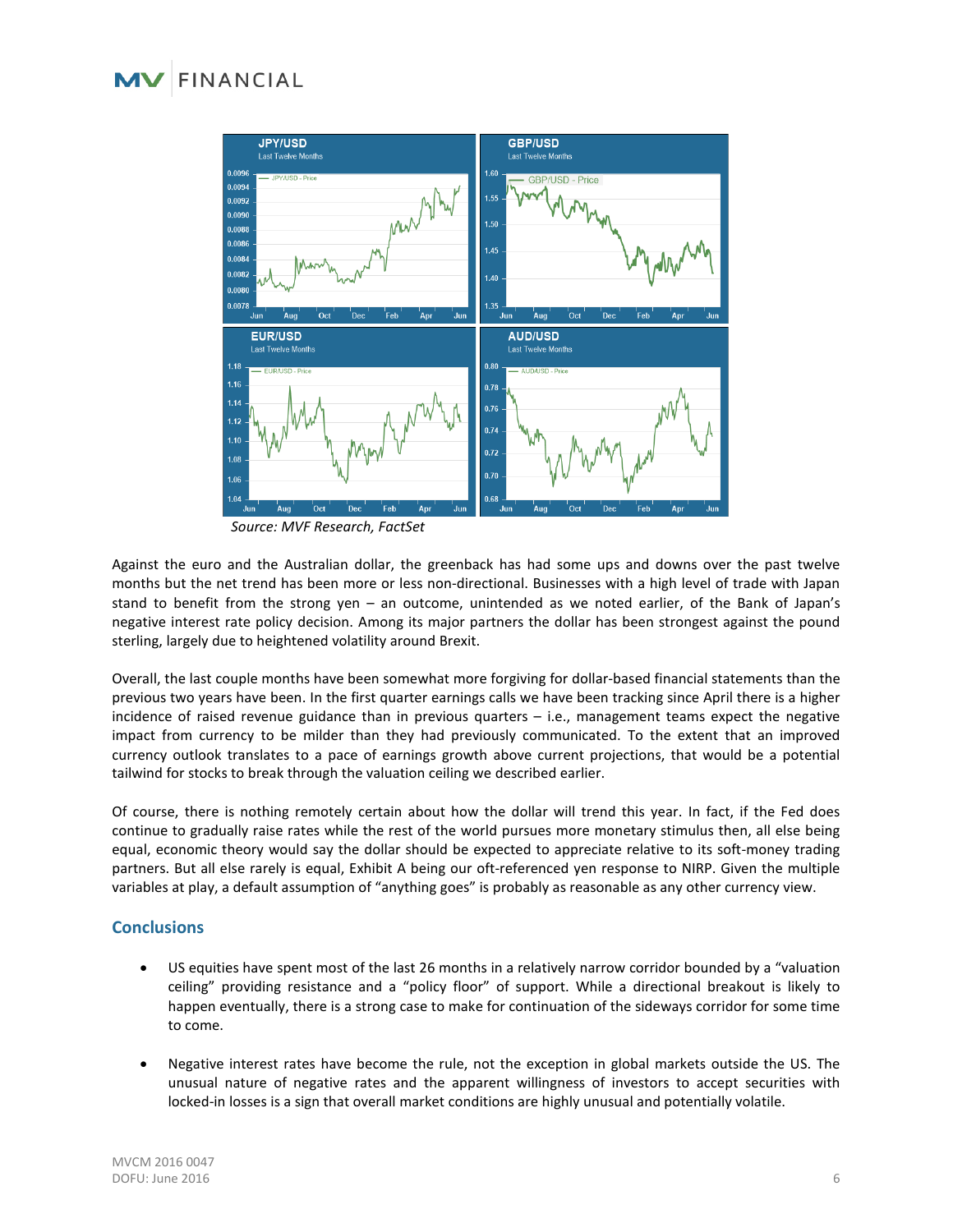### $\mathbf{V}$  FINANCIAL

- The next stimulus frontier appears to be direct intervention by central banks in equity markets, and the Bank of Japan has already crossed that line. The question as to where prudent monetary policy ends and where potential confusion and conflicts of interest begin is increasingly blurry.
- Despite the "strange times" theme that hangs over this calendar year, the economic recovery story in the US appears to be on track. Recent strength in wage and price data, alongside continued positive jobs numbers and modest GDP growth, may give the Fed the room it needs to gradually raise rates.
- The US dollar has eased somewhat in recent weeks as compared to its strong bull run of the past couple years. While there is no clear case to make for a sustained trend in dollar weakness, we see evidence from more corporate management teams that a milder FX impact is forecast than previously expected. An upside surprise in sales and earnings could help stocks push further against the valuation ceiling.
- Overall, we expect to see no shortage of surprises in the second half of the year. The exact nature of the surprises and how they will affect asset markets, however, is not clear. We would go back to our initial comments in this piece about the relatively stable equilibrium between the optimists at the policy floor and the pessimists at the valuation ceiling. That to our mind is as good a metaphor as any for recommending neither a strongly aggressive nor an overly defensive position. It is, however, a good time to be fully engaged and on top of developments as they factor into overall market direction.